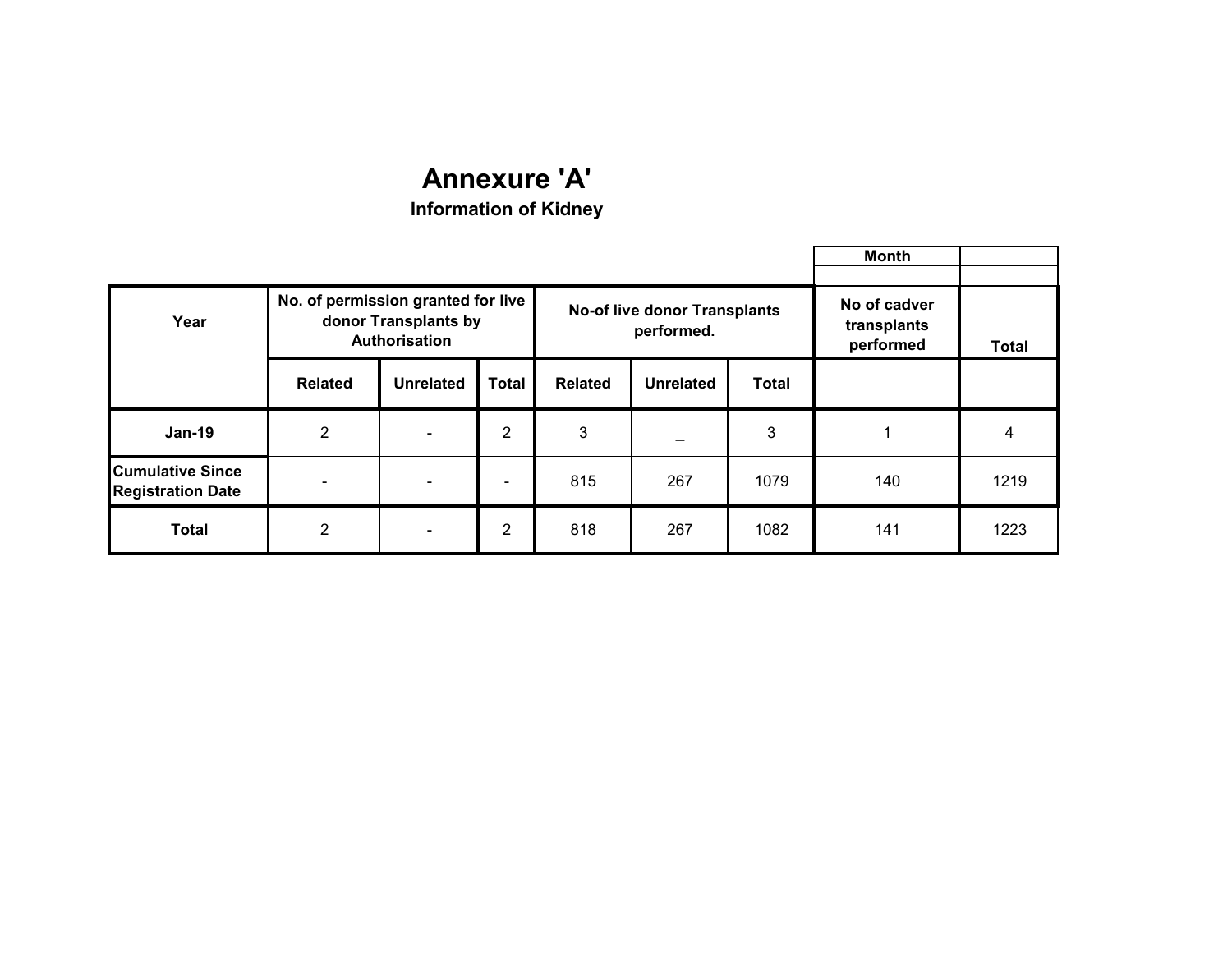|                                                     |                                                                             |                  |              |                |                                                   |              | Month                                    |              |
|-----------------------------------------------------|-----------------------------------------------------------------------------|------------------|--------------|----------------|---------------------------------------------------|--------------|------------------------------------------|--------------|
| Year                                                | No. of permission granted for live<br>donor Transplants by<br>Authorisation |                  |              |                | <b>No-of live donor Transplants</b><br>performed. |              | No of cadver<br>transplants<br>performed | <b>Total</b> |
|                                                     | <b>Related</b>                                                              | <b>Unrelated</b> | <b>Total</b> | <b>Related</b> | <b>Unrelated</b>                                  | <b>Total</b> |                                          |              |
| Feb-19                                              | 4                                                                           |                  | 4            |                |                                                   |              | 2                                        | 3            |
| <b>Cumulative Since</b><br><b>Registration Date</b> |                                                                             |                  |              | 818            | 267                                               | 1082         | 141                                      | 1223         |
| <b>Total</b>                                        | 4                                                                           |                  | 4            | 819            | 267                                               | 1083         | 143                                      | 1226         |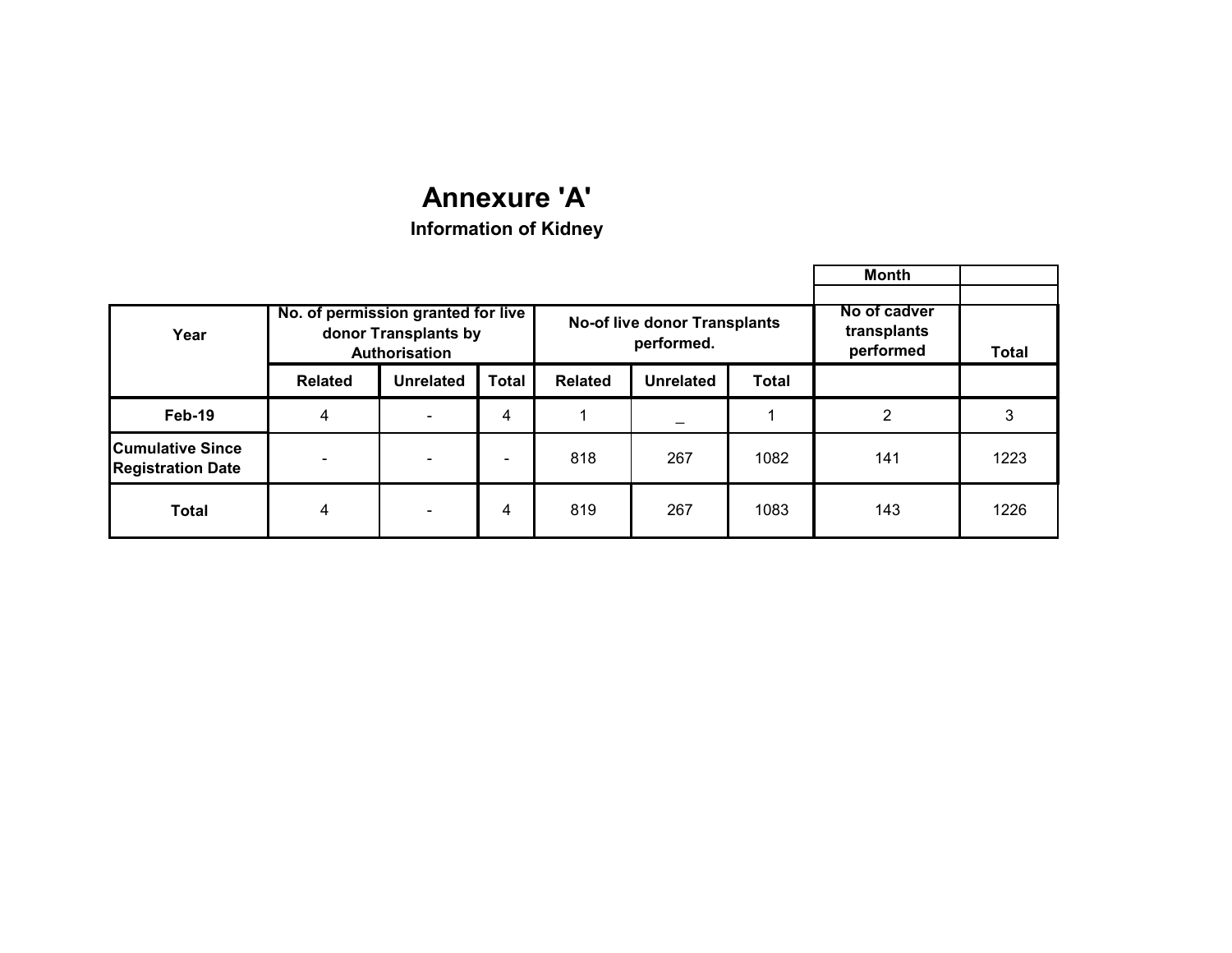|                                                     |                                                                             |                          |                          |                |                                                   |              | Month                                    |       |
|-----------------------------------------------------|-----------------------------------------------------------------------------|--------------------------|--------------------------|----------------|---------------------------------------------------|--------------|------------------------------------------|-------|
| Year                                                | No. of permission granted for live<br>donor Transplants by<br>Authorisation |                          |                          |                | <b>No-of live donor Transplants</b><br>performed. |              | No of cadver<br>transplants<br>performed | Total |
|                                                     | <b>Related</b>                                                              | <b>Unrelated</b>         | <b>Total</b>             | <b>Related</b> | <b>Unrelated</b>                                  | <b>Total</b> |                                          |       |
| <b>Mar-19</b>                                       | 4                                                                           | $\overline{\phantom{0}}$ | 4                        | 2              |                                                   | 2            | 5                                        |       |
| <b>Cumulative Since</b><br><b>Registration Date</b> |                                                                             |                          | $\overline{\phantom{0}}$ | 819            | 267                                               | 1083         | 143                                      | 1226  |
| <b>Total</b>                                        | 4                                                                           |                          | 4                        | 821            | 267                                               | 1085         | 148                                      | 1233  |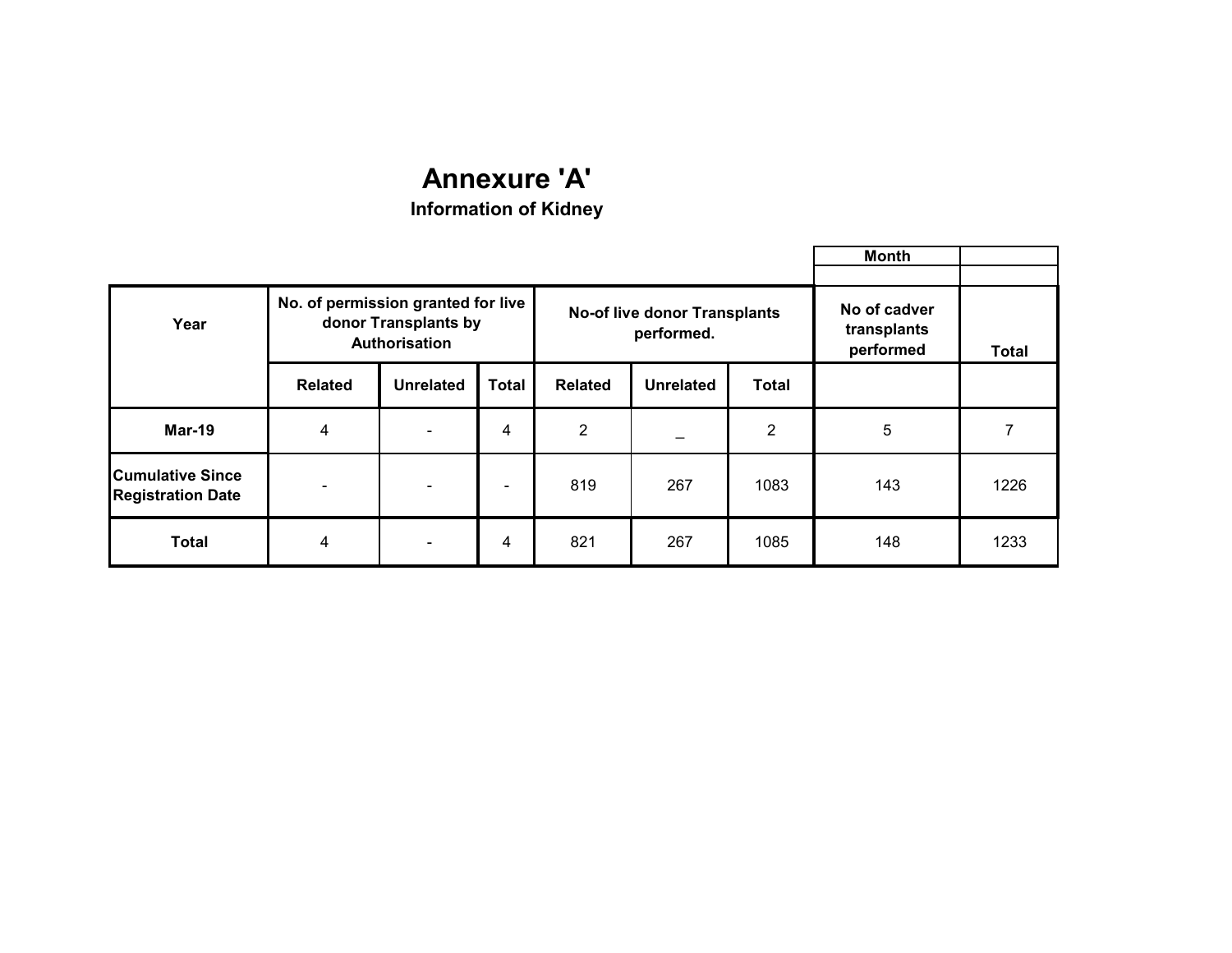|                                                     |                                                                                    |                          |                          |                |                                                   |                                          | <b>Month</b>   |      |
|-----------------------------------------------------|------------------------------------------------------------------------------------|--------------------------|--------------------------|----------------|---------------------------------------------------|------------------------------------------|----------------|------|
| Year                                                | No. of permission granted for live<br>donor Transplants by<br><b>Authorisation</b> |                          |                          |                | <b>No-of live donor Transplants</b><br>performed. | No of cadver<br>transplants<br>performed | <b>Total</b>   |      |
|                                                     | <b>Related</b>                                                                     | <b>Unrelated</b>         | <b>Total</b>             | <b>Related</b> | <b>Unrelated</b>                                  | <b>Total</b>                             |                |      |
| Apr-19                                              |                                                                                    |                          |                          | $\overline{2}$ |                                                   | $\overline{2}$                           | $\overline{2}$ | 4    |
| <b>Cumulative Since</b><br><b>Registration Date</b> | $\overline{\phantom{a}}$                                                           | $\overline{\phantom{m}}$ | $\overline{\phantom{a}}$ | 821            | 267                                               | 1085                                     | 148            | 1233 |
| <b>Total</b>                                        | $\overline{\phantom{a}}$                                                           | $\overline{\phantom{m}}$ | $\overline{\phantom{a}}$ | 823            | 267                                               | 1087                                     | 150            | 1237 |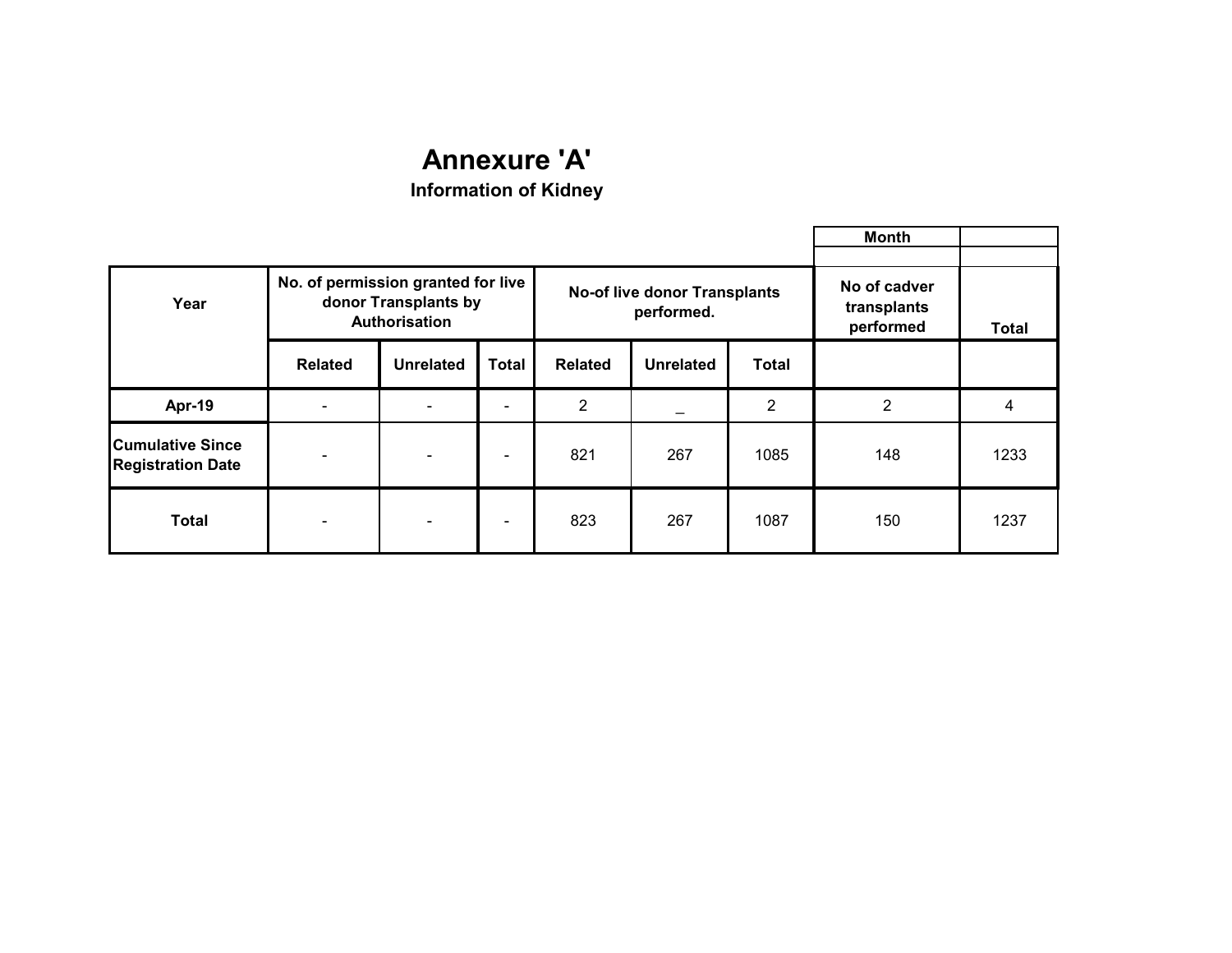|                                                     |                                                                             |                  |                          |                |                                                   |                                          | Month        |                           |
|-----------------------------------------------------|-----------------------------------------------------------------------------|------------------|--------------------------|----------------|---------------------------------------------------|------------------------------------------|--------------|---------------------------|
| Year                                                | No. of permission granted for live<br>donor Transplants by<br>Authorisation |                  |                          |                | <b>No-of live donor Transplants</b><br>performed. | No of cadver<br>transplants<br>performed | <b>Total</b> |                           |
|                                                     | <b>Related</b>                                                              | <b>Unrelated</b> | <b>Total</b>             | <b>Related</b> | <b>Unrelated</b>                                  | <b>Total</b>                             |              |                           |
| May-19                                              |                                                                             |                  | $\overline{\phantom{0}}$ | $\overline{2}$ |                                                   | $\overline{2}$                           | 1            | $\ensuremath{\mathsf{3}}$ |
| <b>Cumulative Since</b><br><b>Registration Date</b> | $\qquad \qquad$                                                             |                  | $\overline{\phantom{a}}$ | 823            | 267                                               | 1087                                     | 150          | 1237                      |
| <b>Total</b>                                        | $\qquad \qquad \blacksquare$                                                |                  |                          | 825            | 267                                               | 1089                                     | 151          | 1240                      |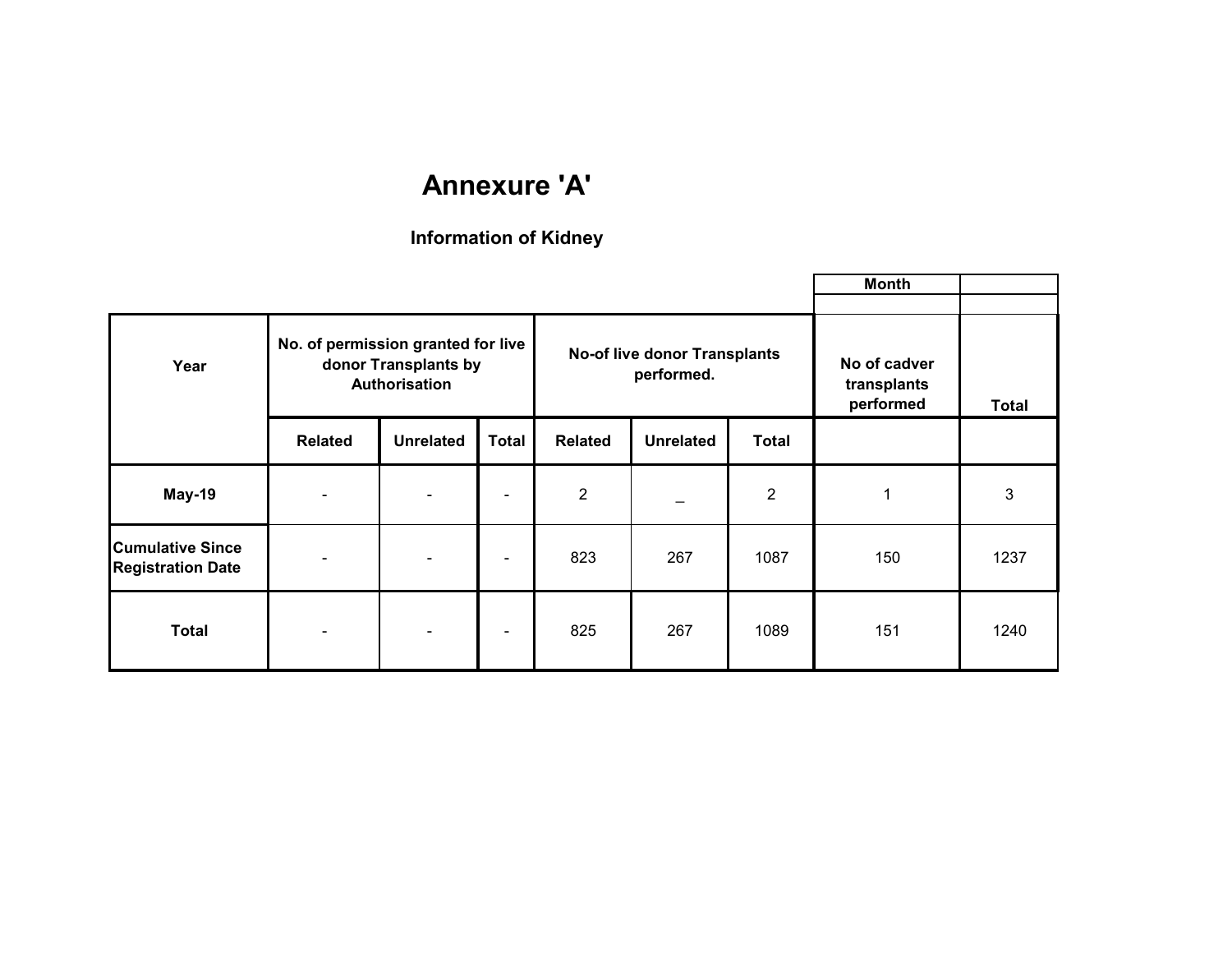|                                                     |                                                                             |                  |                          |                |                                                   |              | <b>Month</b>                             |              |
|-----------------------------------------------------|-----------------------------------------------------------------------------|------------------|--------------------------|----------------|---------------------------------------------------|--------------|------------------------------------------|--------------|
| Year                                                | No. of permission granted for live<br>donor Transplants by<br>Authorisation |                  |                          |                | <b>No-of live donor Transplants</b><br>performed. |              | No of cadver<br>transplants<br>performed | <b>Total</b> |
|                                                     | <b>Related</b>                                                              | <b>Unrelated</b> | <b>Total</b>             | <b>Related</b> | <b>Unrelated</b>                                  | <b>Total</b> |                                          |              |
| <b>Jun-19</b>                                       |                                                                             |                  | $\qquad \qquad$          | 2              |                                                   | 2            |                                          | 3            |
| <b>Cumulative Since</b><br><b>Registration Date</b> |                                                                             |                  | $\overline{\phantom{0}}$ | 825            | 267                                               | 1089         | 151                                      | 1240         |
| <b>Total</b>                                        |                                                                             |                  | -                        | 827            | 267                                               | 1091         | 152                                      | 1243         |